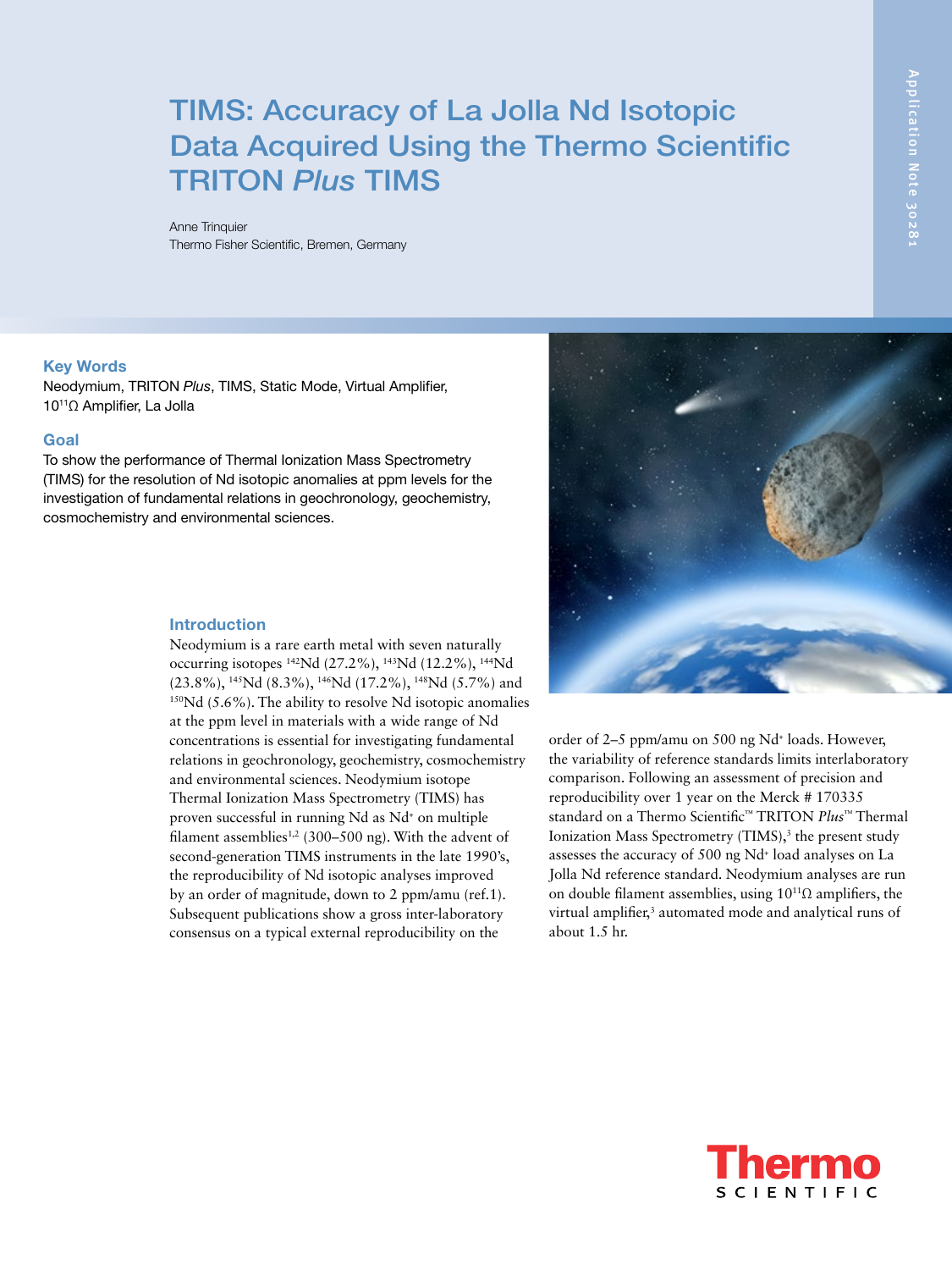| <b>Neodymium Static Analysis with Virtual Amplifier</b> |                                                                        |  |  |  |  |  |  |  |  |
|---------------------------------------------------------|------------------------------------------------------------------------|--|--|--|--|--|--|--|--|
| <b>Isotopic Standard</b>                                | La Jolla<br>$142Nd/144Nd = 1.1418387 \pm 102$ (2SD, ref.4)             |  |  |  |  |  |  |  |  |
| <b>Filament Assembly</b>                                | Zone refined rhenium double filaments                                  |  |  |  |  |  |  |  |  |
| Outgasing                                               | 40 minutes at 3.2 A; 10 minutes at 4.5 A                               |  |  |  |  |  |  |  |  |
| Loading                                                 | Nd in 6M HCI                                                           |  |  |  |  |  |  |  |  |
| Additives                                               | 1 µL $0.3M H_3PO_{4}$<br>Dull red glow for 5 s                         |  |  |  |  |  |  |  |  |
| Amount and Signal                                       | 500 ng, 9 V 142Nd                                                      |  |  |  |  |  |  |  |  |
| <b>Acquisition Mode</b>                                 | Static, Virtual Amplifier: 3 cycles of rotation (480 ratios), sequence |  |  |  |  |  |  |  |  |
| <b>Baseline</b>                                         | 105 s before each block                                                |  |  |  |  |  |  |  |  |
| Temperature                                             | 1650 °C on the ionization filament                                     |  |  |  |  |  |  |  |  |
| Normalized to                                           | $146Nd/144Nd = 0.7219$ , exponential correction                        |  |  |  |  |  |  |  |  |

## Table 1. Cup configuration.

| Line<br>No. | <b>Mass</b><br><b>Set</b> | L3       | <b>CO</b> |       | RPQ/<br>IC <sub>1</sub> C | H <sub>1</sub> | H <sub>2</sub> | <b>H3</b>         | <b>H4</b>         | <b>Integration</b><br><b>Time(s)</b> | <b>Number of</b><br><b>Integrations</b> | <b>Idle</b><br>Time(s) | Control<br>Cup<br><b>Peakcenter</b> | <b>Control</b><br>Cup<br><b>Focus</b> |
|-------------|---------------------------|----------|-----------|-------|---------------------------|----------------|----------------|-------------------|-------------------|--------------------------------------|-----------------------------------------|------------------------|-------------------------------------|---------------------------------------|
|             | Main                      | $142$ Nd | $143$ Nd  | 144Nd | $145$ Nd                  | $146$ Nd       | $147$ Sm       | <sup>148</sup> Nd | <sup>150</sup> Nd | 8.389                                |                                         | 5.000                  | $145$ Nd                            | $142$ Nd                              |